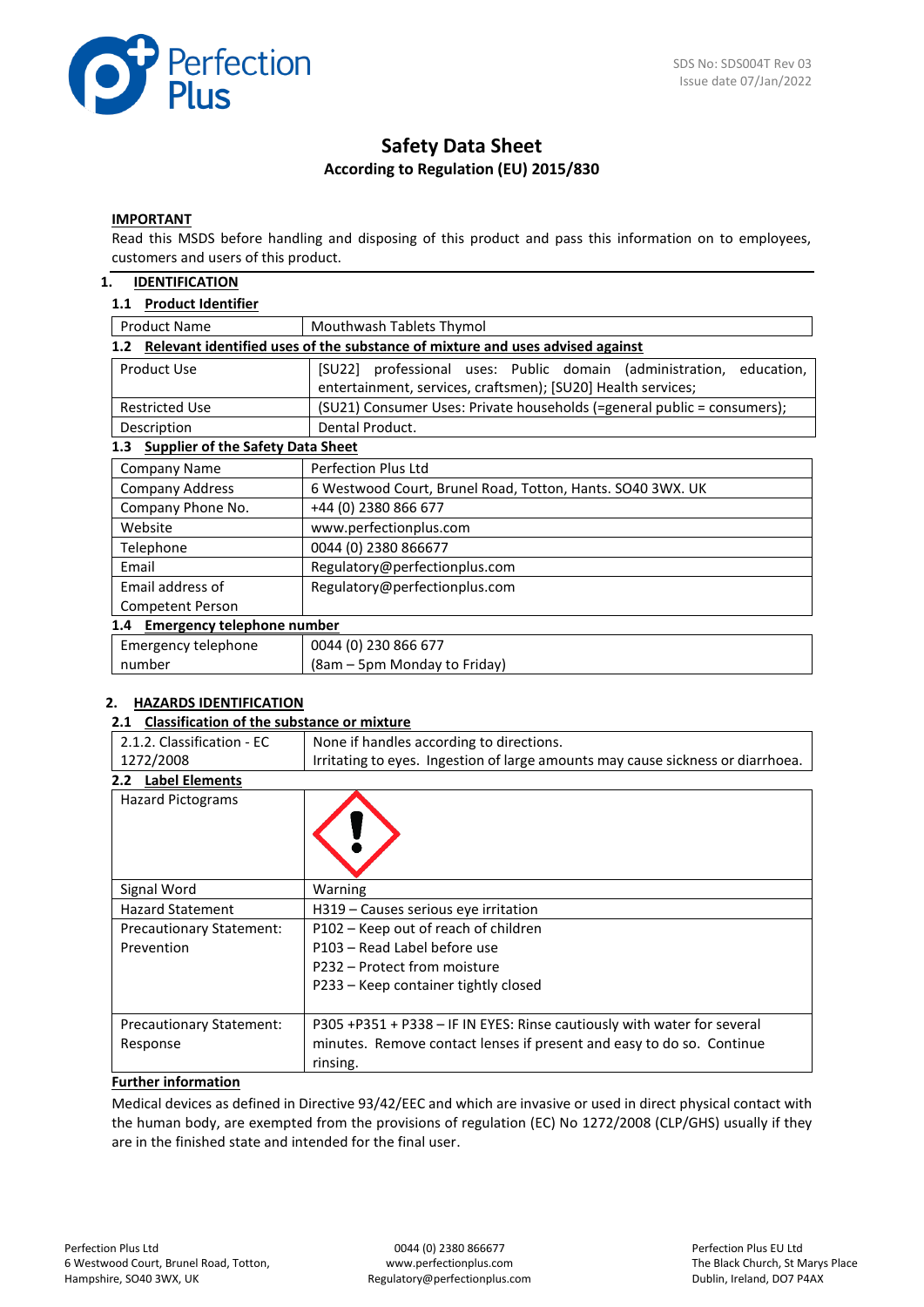

## **3. COMPOSITION/INFORMATION ON INGREDIENTS**

# **3.2 Mixtures**

# **EC 1272/2008**

| <b>Chemical Name</b>           | Index No. | CAS No. | EC No. | <b>REACH</b><br>Registration<br><b>Number</b> | CONC.<br>$(\%w/w)$ | <b>Classification</b> |
|--------------------------------|-----------|---------|--------|-----------------------------------------------|--------------------|-----------------------|
| Sodium Bicarbonate B.P         |           |         |        |                                               |                    |                       |
| Tartaric Acid B.P.             |           |         |        |                                               |                    |                       |
| Sodium Benzoate B.P.           |           |         |        |                                               |                    |                       |
| Approved natural               |           |         |        |                                               |                    |                       |
| colouring                      |           |         |        |                                               |                    |                       |
| Menthol B.P.                   |           |         |        |                                               |                    |                       |
| Thymol B.P.                    |           |         |        |                                               |                    |                       |
| Approved natural<br>flavouring |           |         |        |                                               |                    |                       |

All ingredients are non-hazardous at the levels of inclusion.

## **4. FIRST AID MEASURES**

## **4.1 Description of first aid measures**

| <b>Inhalation</b>          | Move the exposed person to fresh air. If breathing is irregular or stopped, give artificial |  |
|----------------------------|---------------------------------------------------------------------------------------------|--|
|                            | respiration.                                                                                |  |
| Eye Contact                | Rinse with plenty of water, consult a physician.                                            |  |
| Skin contact               | Wash skin first with water and then soap and water. If in doubt seek medical help.          |  |
| Ingestion                  | Ingestion of large amounts can cause sickness and diarrhoea. If in doubt seek medical help. |  |
| <b>General information</b> |                                                                                             |  |
|                            | If you feel unwell, seek medical advice (show the label where possible).                    |  |

#### **5. FIRE FIGHTING MEASURES**

#### **5.1 Extinguishing media**

|  | Powder, foam, carbon dioxide, sand, water spray.          |
|--|-----------------------------------------------------------|
|  | 5.2 Special hazards arising from the substance or mixture |
|  | Not flammable.                                            |
|  | 5.3 Advice for firefighters                               |
|  | Wear suitable respiratory equipment when necessary.       |
|  |                                                           |

### **6. ACCIDENTAL RELEASE MEASURES**

# **6.1 Personal precautions, protective equipment and emergency procedures**

|     | Ensure adequate ventilation of the working area.                                                     |
|-----|------------------------------------------------------------------------------------------------------|
|     | 6.2 Environmental precautions                                                                        |
|     | Do not empty in to drains.                                                                           |
| 6.3 | Methods and material for containment and cleaning up                                                 |
|     | Contain tablets or solution and transfer to suitable containers for disposal.                        |
|     | 6.4 Reference to other sections                                                                      |
|     | See section 13 for disposal information. See section 8 for exposure controls/personal<br>protection. |
|     |                                                                                                      |

## **7. HANDLING AND STORAGE**

# **7.1 Precautions for safe handling**

# No special precautions.

| 7.2 Conditions for safe storage, including any incompatibilities |                                                                             |  |  |
|------------------------------------------------------------------|-----------------------------------------------------------------------------|--|--|
|                                                                  | Store above freezing and below 30°C. Keep container tightly closed and dry. |  |  |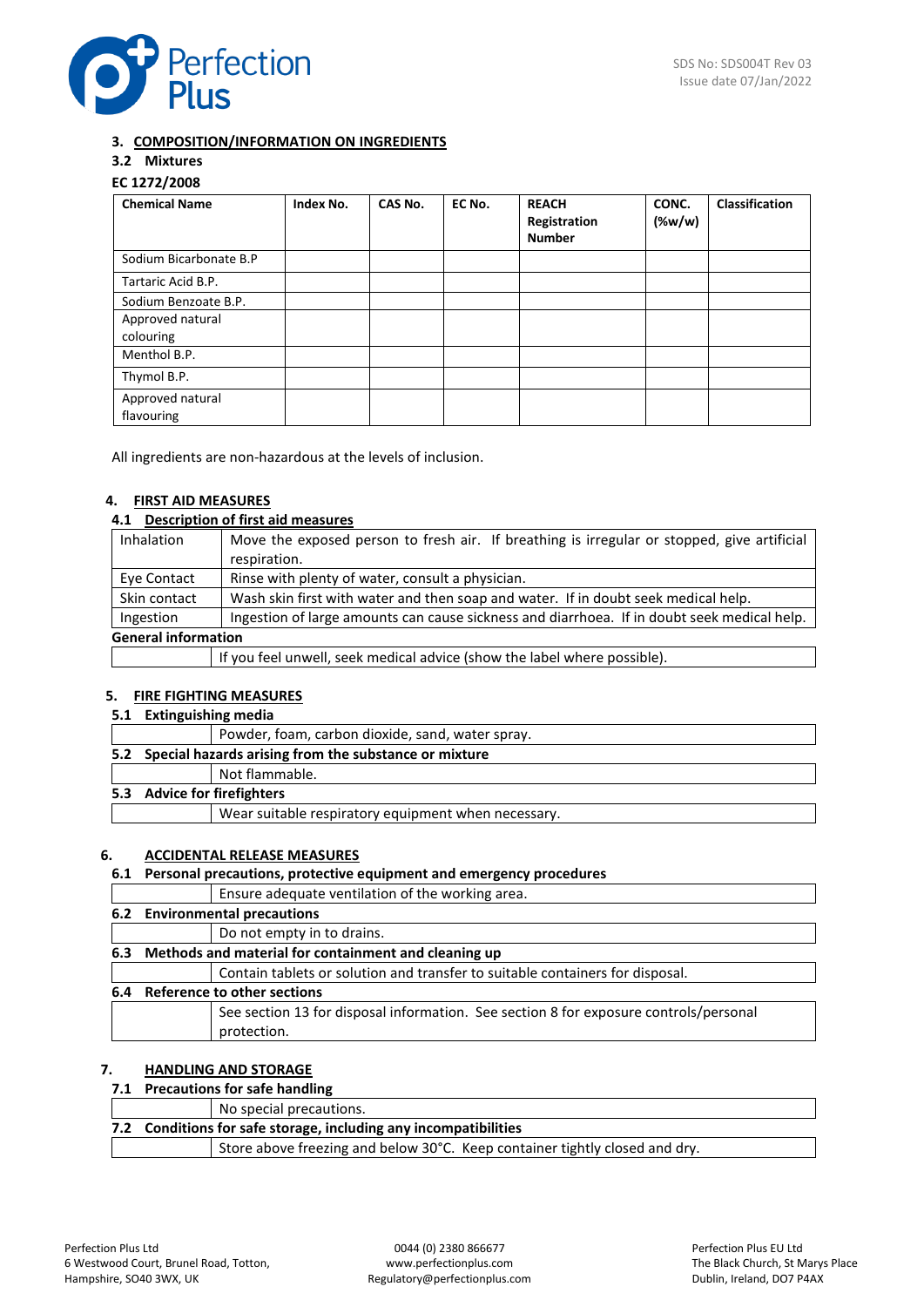

#### **7.3 Recommended packaging :**

| Container of solvent-stable plastics. |  |
|---------------------------------------|--|
|---------------------------------------|--|

#### **7.4 Specific end use(S)**

| See section 1.2. Relevant identified uses of the substance or mixture and uses advised |
|----------------------------------------------------------------------------------------|
| against for further information.                                                       |
|                                                                                        |

#### **8. EXPOSURE CONTROLS/PERSONAL PROTECTION**

### **8.1 Control parameters**

| Νc<br>) data<br>' dvdildDie. |  |
|------------------------------|--|

#### **8.2 Exposure controls**

|                                           | N/a                                              |  |
|-------------------------------------------|--------------------------------------------------|--|
| 8.2.1<br>Appropriate engineering controls |                                                  |  |
|                                           | Ensure adequate ventilation of the working area. |  |
| 8.2.2<br>Individual protection measures   |                                                  |  |
| Hygiene measures                          | N/a                                              |  |
| Eye/face protection                       | N/a                                              |  |
| Skin protection -                         | N/a                                              |  |
| Hand protection                           |                                                  |  |
| Respiratory protection                    | N/a                                              |  |

## **9. PHYSICAL AND CHEMICAL PROPERTIES**

#### **9.1. Information on basic physical and chemical properties**

| Appearance          | Pink effervescent | Density                     | Not applicable.             |
|---------------------|-------------------|-----------------------------|-----------------------------|
|                     | tablets           |                             |                             |
| Odour               | Thvmol            | Relative vapour density     | Not applicable.             |
| рH                  | Approx. 7 when    | Solubility in water         | <b>Effervescent tablets</b> |
|                     | dissolved         |                             | fully soluble in water.     |
| Decomposition temp. | Not applicable.   | <b>Explosion properties</b> | Not applicable.             |

### **9.2. Other information**

| Conductivity                     | No data available |
|----------------------------------|-------------------|
| Surface tension                  | No data available |
| Gas group                        | Not applicable.   |
| Benzene content                  | No data available |
| Lead content                     | No data available |
| VOC (Volatile organic compounds) | No data available |

## **10. STABILITY AND REACTIVITY**

#### **10.1 Stability**

|                          |  | Dissolves in water with evolution of CO2.           |
|--------------------------|--|-----------------------------------------------------|
| 10.2 Materials to avoid  |  |                                                     |
|                          |  | Carbon dioxide, water and inert solid residue.      |
| 10.3 Hazardous reactions |  |                                                     |
|                          |  | None if handled and stored according to directions. |

#### **11. TOXICOLOGICAL INFORMATION**

### **11.1 Information on toxicological effects**

There is no toxicological data specific to this product.

| Acute toxicity            | Not applicable. |
|---------------------------|-----------------|
| Skin corrosion/irritation | Not applicable. |
| Serious eye               | Not applicable. |
| damage/irritation         |                 |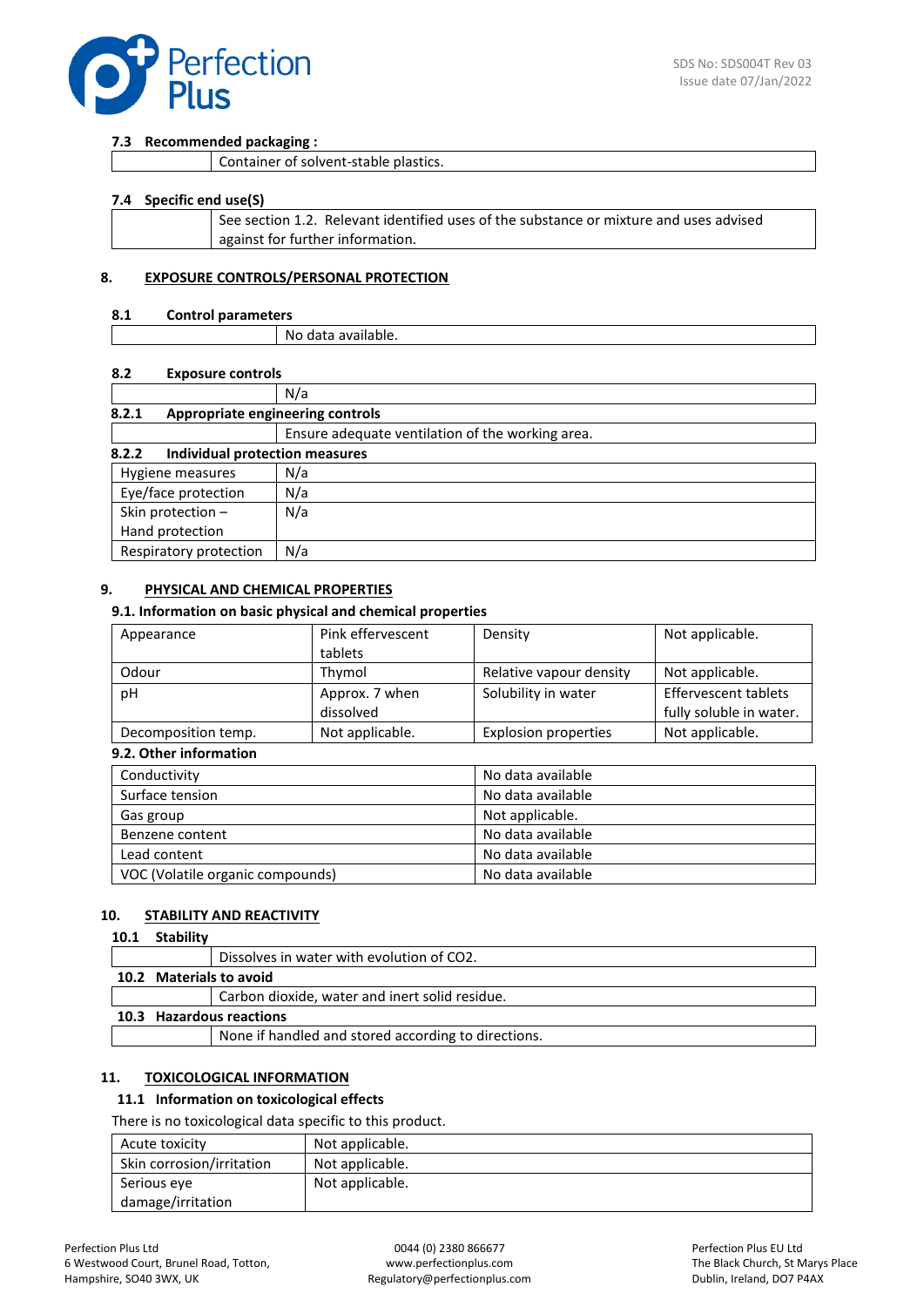

Specific effect Not applicable.

## **12. ECOLOGICAL INFORMATION**

## **12.1 Toxicity**

|                                    | No environmental hazard is anticipated. |  |
|------------------------------------|-----------------------------------------|--|
| 12.2 Persistence and degradability |                                         |  |
|                                    | No data is available on this product.   |  |

## **13. DISPOSAL CONSIDERATIONS**

#### **13.1 Waste treatment methods**

#### **Disposal Methods**

| Use proper landfill disposal or incineration accordance with local, state and federal |
|---------------------------------------------------------------------------------------|
| regulation.                                                                           |

## **14. TRANSPORT INFORMATION**

#### **14.1 UN number**

|      |                                                                          | No special precautions                                   |
|------|--------------------------------------------------------------------------|----------------------------------------------------------|
|      | 14.2 UN proper shipping name                                             |                                                          |
|      |                                                                          | The product is not classified as dangerous for carriage. |
|      | 14.3 Transport hazard class(es)                                          |                                                          |
|      |                                                                          | The product is not classified as dangerous for carriage. |
| 14.4 | <b>Packing group</b>                                                     |                                                          |
|      |                                                                          | The product is not classified as dangerous for carriage. |
|      | 14.5 Environmental hazards                                               |                                                          |
|      |                                                                          | The product is not classified as dangerous for carriage. |
|      | 14.6 Special precautions for user                                        |                                                          |
|      |                                                                          | The product is not classified as dangerous for carriage. |
| 14.7 | Transport in bulk according to Annex II of MARPOL 73/78 and the IBC Code |                                                          |
|      |                                                                          | The product is not classified as dangerous for carriage. |

### **15. REGULATORY INFORMATION**

### **15.1 Safety, health and environmental regulations/legislation specific for the substance or mixture**

| Regulations | COMMISION REGULATION (EU) No 453/2010 of 20 May 2010 amending Regulation (EC) No         |
|-------------|------------------------------------------------------------------------------------------|
|             | 1907/2006 of the European Parliament and of the Council on the Registration, Evaluation, |
|             | Authorisation and Restriction of Chemicals (REACH), establishing a European Chemicals    |
|             | Agency, amending Directive 1999/45/EC and repealing Council Regulation (EEC) No 793/93   |
|             | and Commission Regulation (EC) No 1488/94 as well as Council Directive 76/769/EEC and    |
|             | Commission Directives 91/155/EEC, 93/67/EEC, 93/105/EC and 2000/21/EC. REGULATION        |
|             | (EC) No 1907/2006 OF THE EUROPEAN PARLIAMENT AND OF THE COUNCIL of 18 December           |
|             | 2006 concerning the Registration, Evaluation, Authorisation and Restriction of Chemicals |
|             | (REACH), establishing a European Chemicals Agency, amending Directive 1999/45/EC and     |
|             | repealing Council Regulation (EEC) No 793/93 and Commission Regulation (EC) No 1488/94   |
|             | as well as Council Directive 76/769/EEC and Commission Directives 91/155/EEC,            |
|             | 93/67/EEC, 93/105/EC and 2000/21/EC.                                                     |

# **15.2 Chemical Safety Assessment**

## No data available.

# **16. OTHER INFORMATION**

### **Other information**

| Text of Hazard Statements in | H319 – Causes serious eye irritation |
|------------------------------|--------------------------------------|
| Section 3                    | P102 – Keep out of reach of children |
|                              | P103 – Read Label before use         |
|                              | P232 – Protect from moisture         |